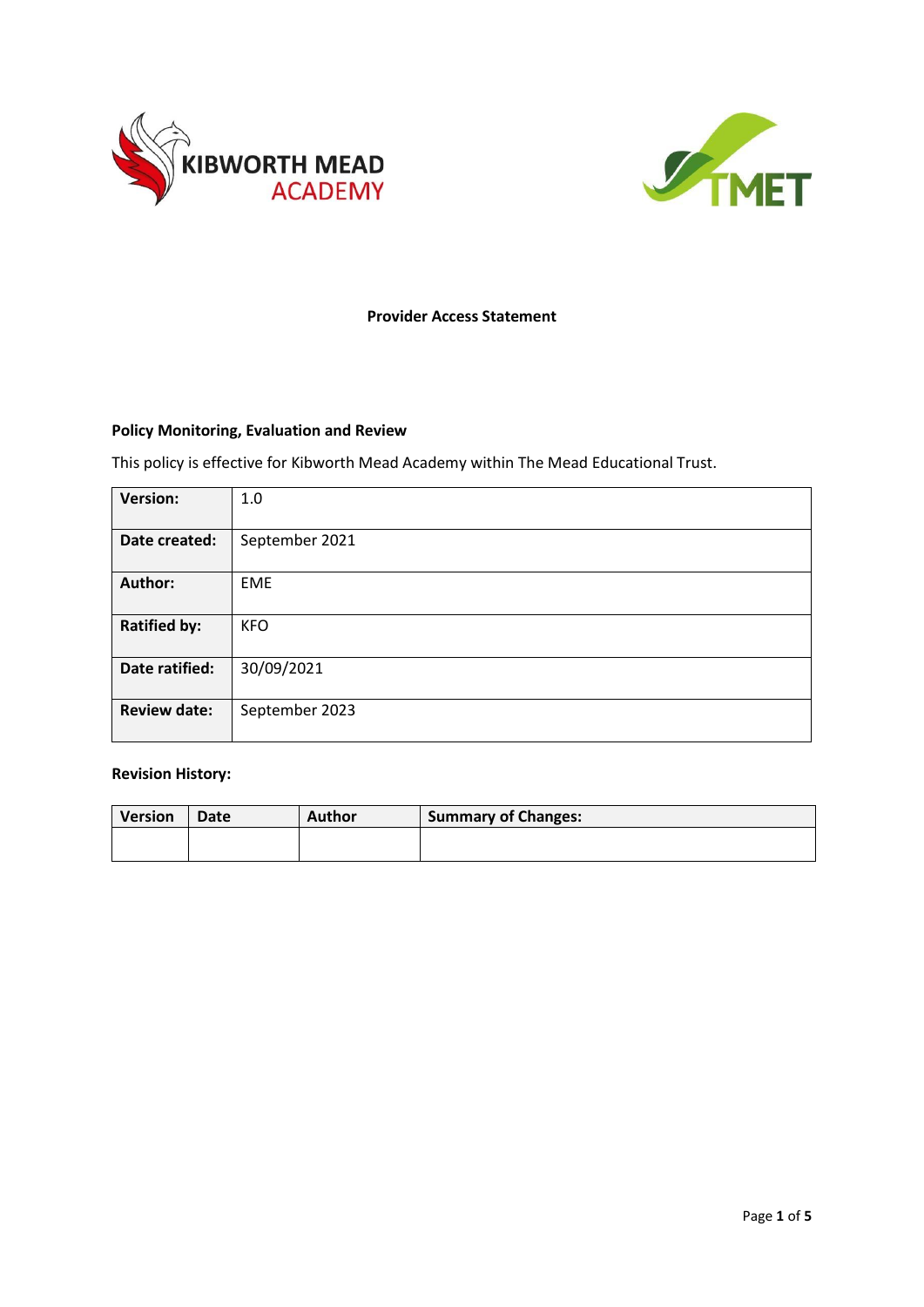# **Contents**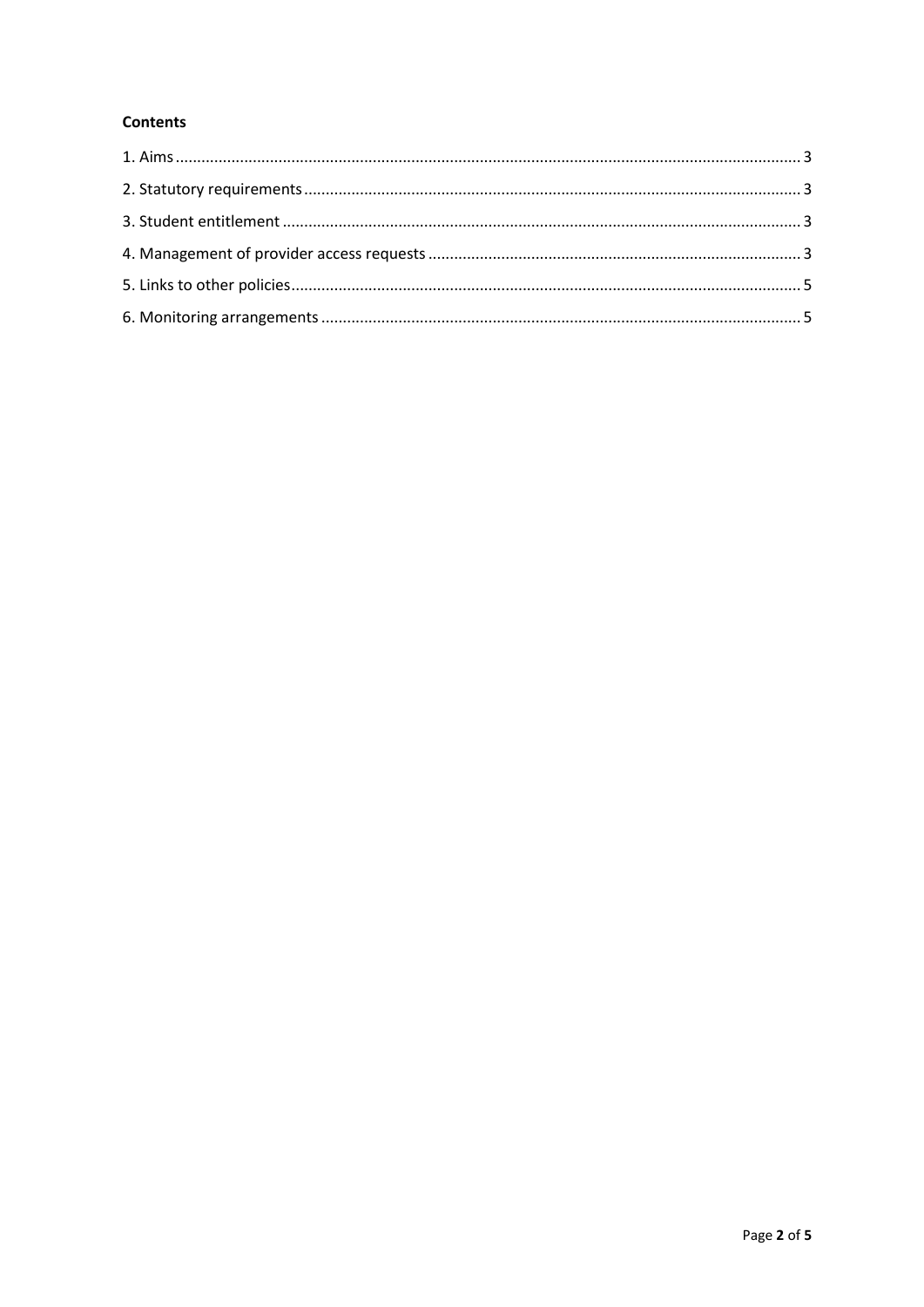# **1. Aims**

<span id="page-2-0"></span>This policy statement aims to set out our school's arrangements for managing the access of education and training providers to students for the purpose of giving them information about their offer.

It sets out:

- Procedures in relation to requests for access
- The grounds for granting and refusing requests for access
- Details of premises or facilities to be provided to a person who is given access

### **2. Statutory requirements**

<span id="page-2-1"></span>Schools are required to ensure that there is an opportunity for a range of education and training providers to access students in years 8 to 13 for the purposes of informing them about approved technical education, qualifications, or apprenticeships.

Schools must also have a policy statement that outlines the circumstances in which education and training providers will be given access to these students.

This is outlined in section 42B of the Education Act 1997.

This policy shows how our school complies with these requirements.

### <span id="page-2-2"></span>**3. Student entitlement**

All students in years 8 to 13 at Kibworth Mead Academy are entitled to:

- Find out about technical education qualifications and apprenticeship opportunities, as part of our careers programme which provides information on the full range of education and training options available at each transition point
- Hear from a range of local providers about the opportunities they offer, including technical education and apprenticeships
- Understand how to make applications for the full range of academic and technical courses

### <span id="page-2-3"></span>**4. Management of provider access requests**

#### 4.1 Procedure

*Here you should outline the procedures that providers must follow when requesting access to students. You should include the following contact details:*

A provider wishing to request access should contact [name], [job title].

Telephone: [telephone number]

Email: [email address]

### 4.2 Opportunities for access

A number of events, integrated into our careers programme, will offer providers an opportunity to come into school to speak to students and/or their parents/carers: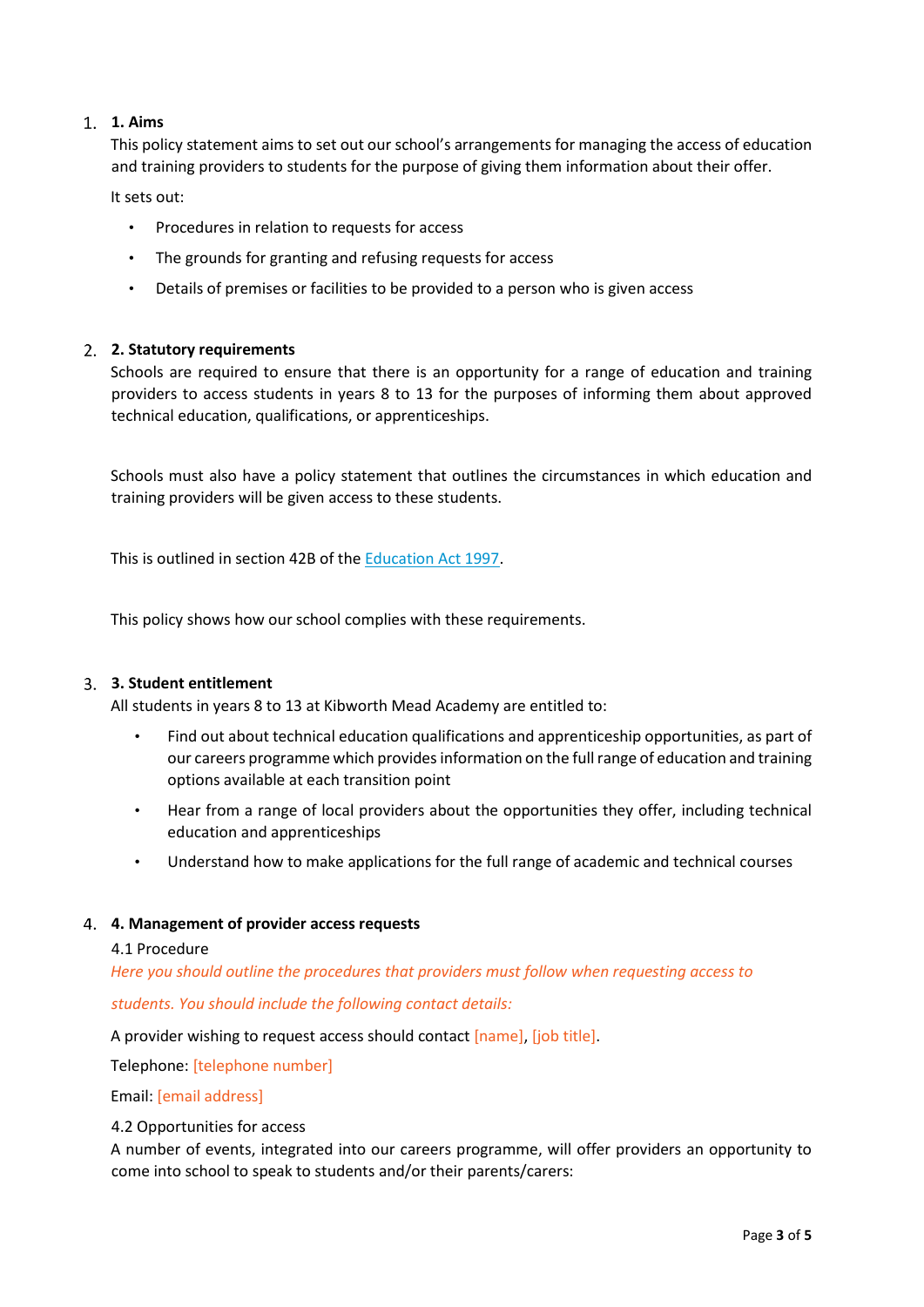|                   | <b>Autumn term</b>                                                         | <b>Spring term</b>                                                                           | <b>Summer term</b>                                                                   |
|-------------------|----------------------------------------------------------------------------|----------------------------------------------------------------------------------------------|--------------------------------------------------------------------------------------|
| Year <sub>8</sub> | Event for university technical<br>colleges (UTCs)                          |                                                                                              | Careers workshop                                                                     |
| Year 9            | Assembly and tutor group<br>opportunities - employability<br>skills        | Key Stage 4 options event                                                                    |                                                                                      |
| Year 10           | Assembly and tutor group<br>opportunities - employability<br>skills        | Networking event with<br>providers and employers                                             | Work experience preparation<br>sessions<br>Work experience                           |
| Year 11           | Assembly on opportunities at<br>16<br><b>Event for UTCs</b>                | Post-16 evening<br>Post-16 taster sessions<br>Apprenticeships - support<br>with applications |                                                                                      |
| Year 12           | <b>Higher education (HE) fair</b><br>Post-18 assembly -<br>apprenticeships |                                                                                              | <b>Small group sessions: future</b><br>education, training and<br>employment options |
| Year 13           | HE and higher apprenticeship<br>applications                               | Assembly and small group<br>opportunities - employability<br>skills                          |                                                                                      |

*In the following table, you should outline examples of the opportunities you will provide for training and education providers to speak to students and/or their parents/carers. We provide examples:*

Please speak to our [name of role] to identify the most suitable opportunity for you.

### 4.3 Granting and refusing access

*In this section, you should outline when access to students will be granted or refused. You may choose to present this as a bullet list.*